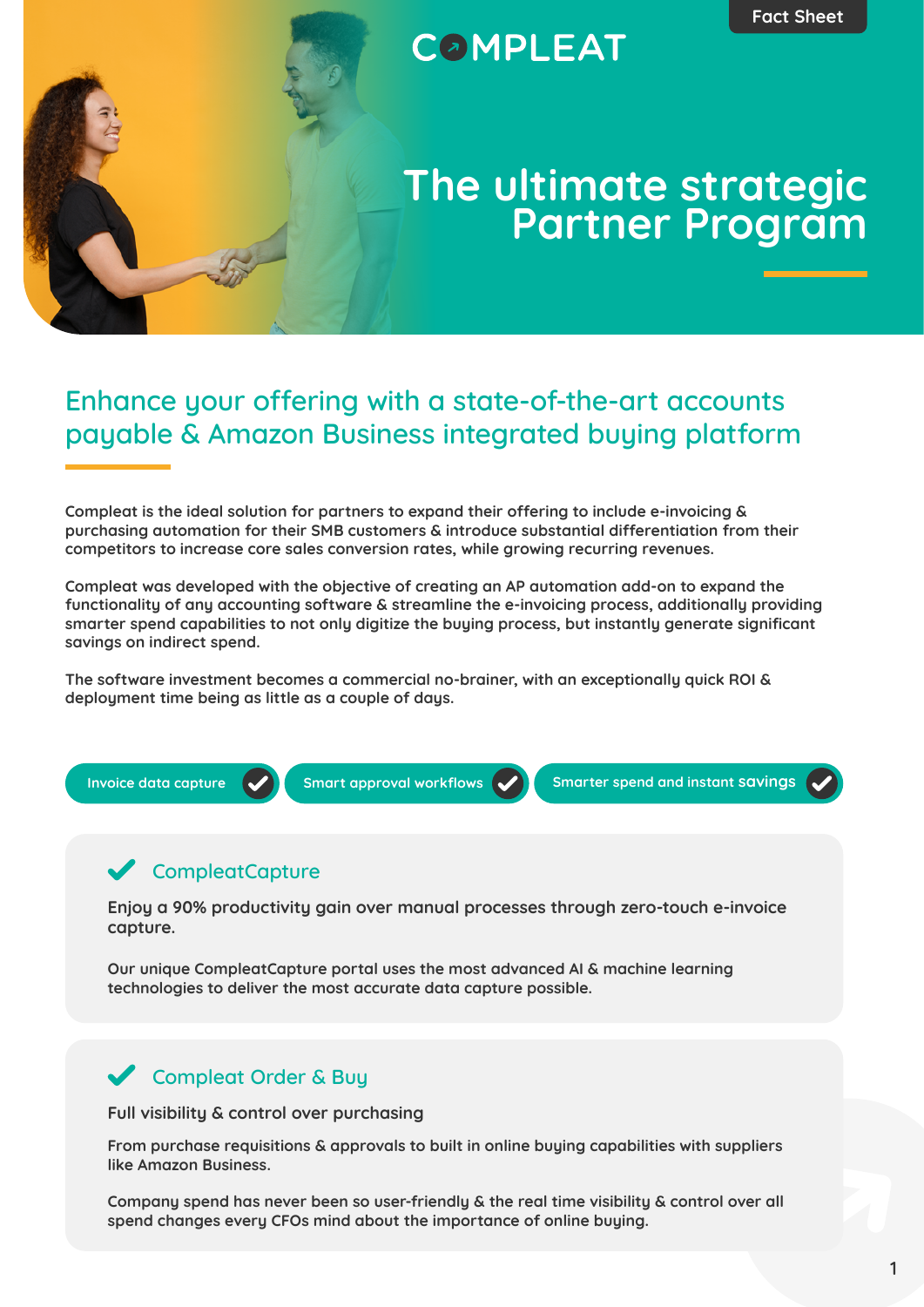## **Dynamic approvals**

#### **AP invoice capture & approvals**

**Approval workflows have capabilities like smart simultaneous multi-step routing to ensure the quickest approval processes.**

**A mobile application allows quick invoice reviews & approval on the move.**

#### **Easy integrations**

**Easy integrations with all accounting systems & ERP solutions**

**We offer open APIs to create exciting synergies with all kinds of solutions. From accounting systems & ERPs to document management – anything that needs best-in-class data capture – it's there for you.**

## **Simple integration with any accounting and ERP software, including:**



**Microsoft Dynamics** 

<sup>m<sub>tut</sub></sup> quickbooks. Sage

**infor** SunSystems

**& Many more through our universal ERP connector**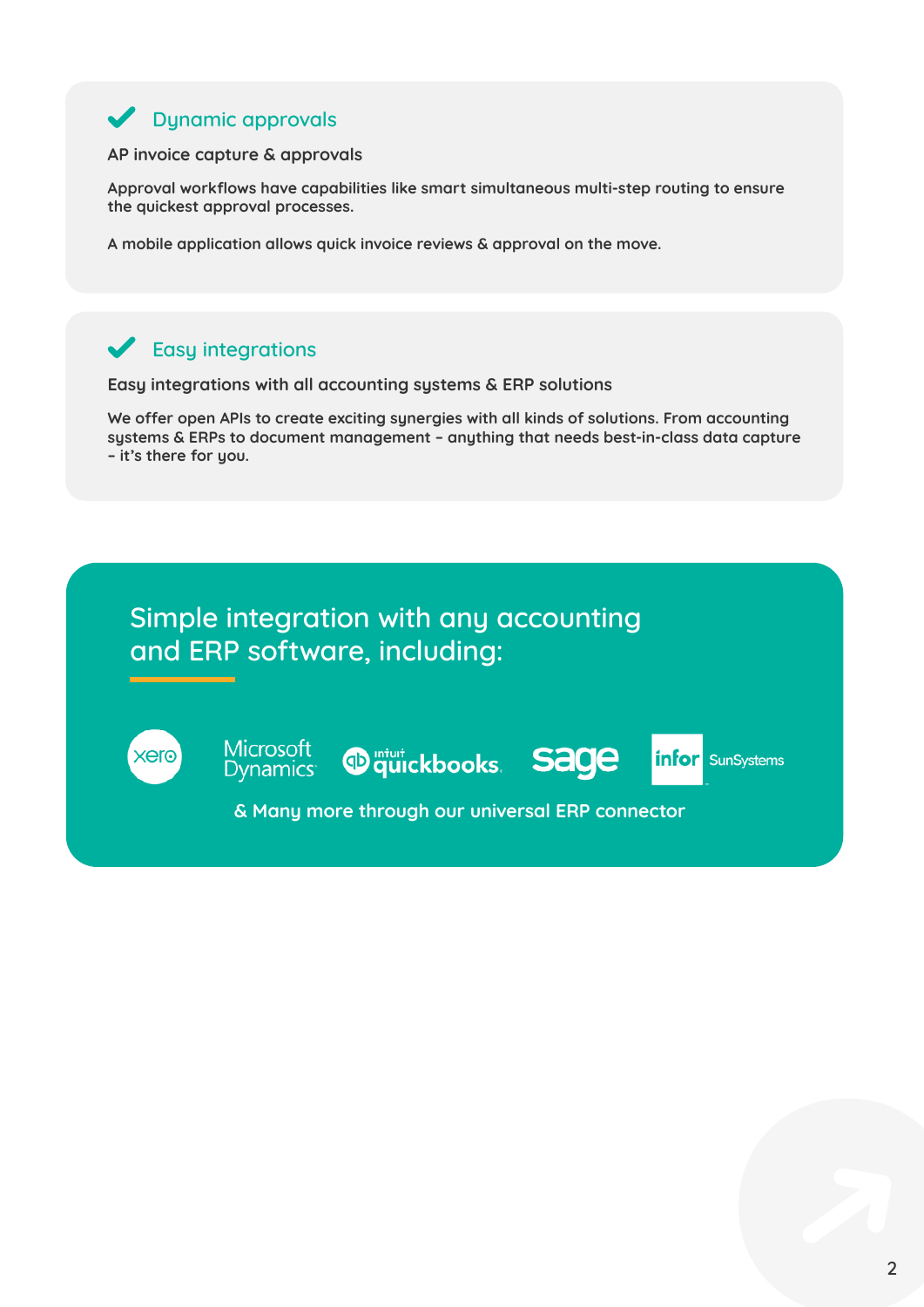## **Become a Compleat partner. We are ready for you!**

#### **Level up to win against competition EVERY TIME**

**Use the quickest, most efficient & competitively priced e-Invoicing engine available with extra functionality your customers will love.**

- **• Adopt unique technology that provides efficient invoice capture at the lowest TCO**
- **• Our built-in online buying capabilities automate the whole buy to pay process with our Amazon Business partnership in place, with more suppliers & marketplaces to come!**

#### **100% Channel focus**

**Our solution is tailored for maximum gain for the partner channel.**

- **• Comprehensive partner portal with inbuilt customer management functionality & reporting**
- **• Real-time access to the status of every transaction being processed**
- **• Flexible partner margins depending on how much you sell**
- **• Onboard & start winning deals in weeks!**
- **• Comprehensive training, sales support & marketing support**

#### **Flexible partnership options**

**Whether your solution needs a cobranded AP booster, or your proposal lacks integrated AP automation & online buying, Compleat is here for you.**

- **• Replace a legacy OCR data capture engine with CompleatCapture**
- **• Add Compleat to fully automate the AP function with sophisticated workflow & GL coding to meet the most demanding requirements**
- **• Resell Compleat AP automation & built-in online buying with Amazon Business as an integrated part of every proposal**

#### **Maximize your earnings & get ahead**

**Offer your customers best-of-breed technology, set your own market price for each customer, & focus on valueadded services.**

- **• Increase customer loyalty by providing the best solution available**
- **• Zero-touch AP will save you & your customer's significant time**
- **• Digitize the full buy to pay process for customers**
- **• Provide value-added services such as consulting, training & support for the digital journey rather than the dayto-day.**

## **What becoming an iCompleat Partner means to you**

**Quick go-to-market**



**Win every time** 

**Increase customer loyalty**

**Be a part of the trend**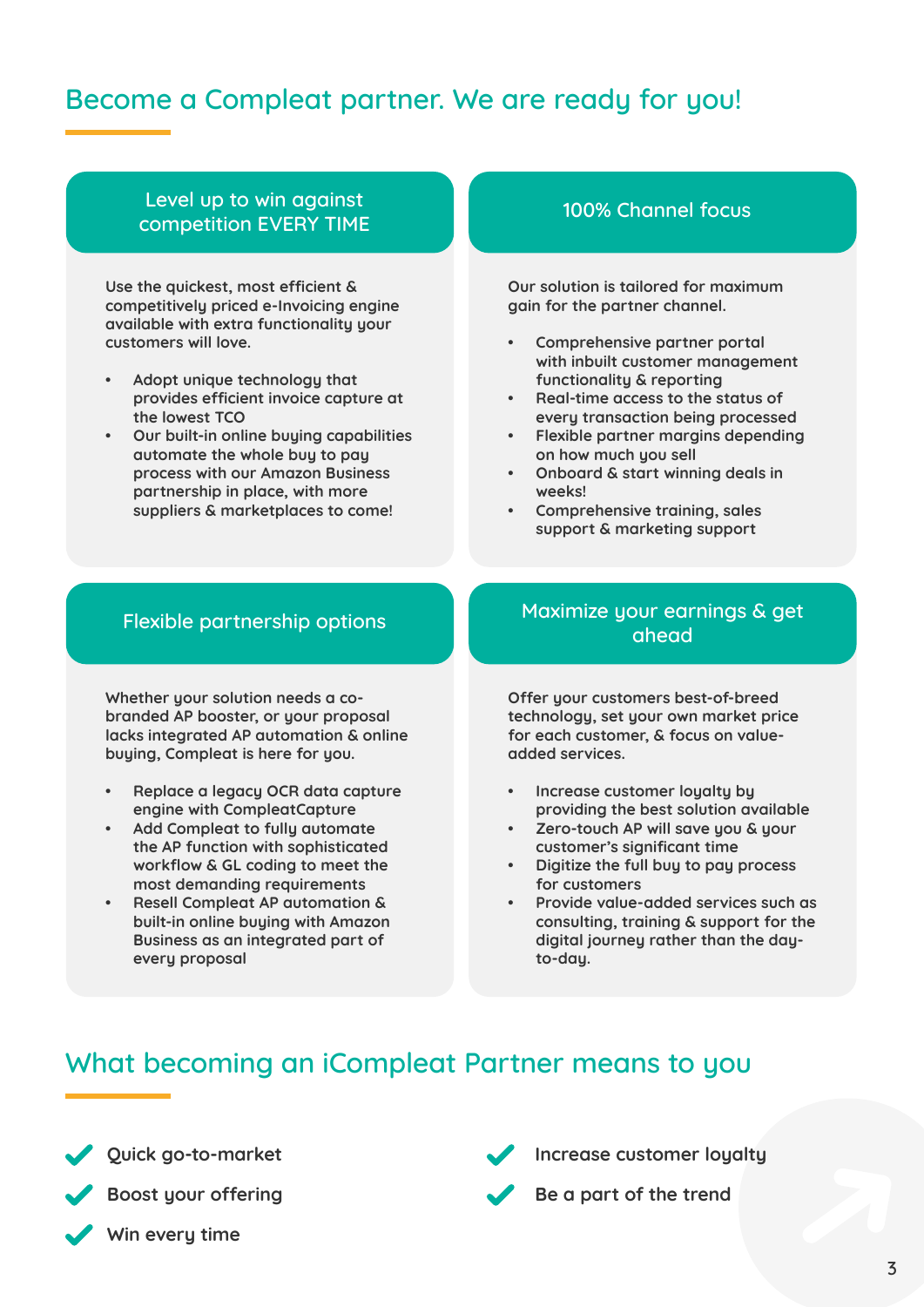

## **How much could you make?**

**Ultimately, it's up to you to set your sales price & margins for every customer. We offer 5 levels of partnership to get you off on the right foot.**